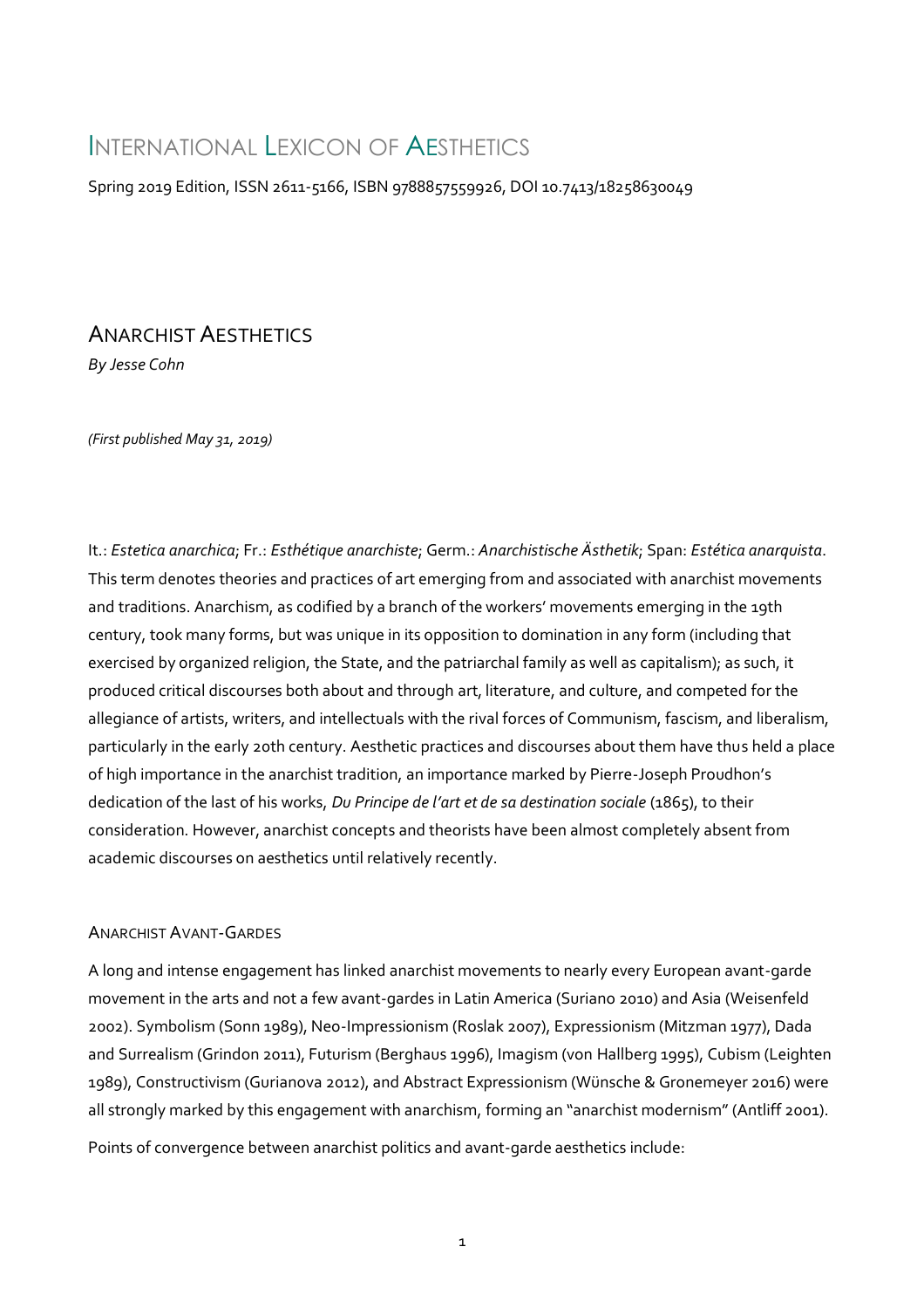- 1. *A search for autonomy*. Just as anarchists seek political autonomy (Newman 2017), the avantgardes seek aesthetic autonomy, the creation of art objects and texts free from reference by a creator who is free from the demands of public and patronage (Grindon 2011).
- 2. *A critique of representation*. Just as anarchists deny the right of political representatives to speak for their supposed constituents, a substitution that always entails a theft of power (Colson 2019), the avant-gardes call into question the premise of symbolic representation, the capacity of the artistic text to stand for a world (Kadlec 2000).
- 3. *A refusal of constituted and constituent power in favor of destituent power*. Just as anarchists attempt to escape the cycle of failed revolutions (constituent power) that degenerate into new oppression (constituted power) (Newman 2017), the avant-gardes encounter the already constituted tradition of art as a "dead weight," an obstacle to new creation (Goodman 1972), aiming at an unmaking or "destitution" of the institutions of art.
- 4. *A struggle against alienation*. Just as anarchists fight for a society of "non-alienated production" without bosses or commissars (Graeber 2007), the avant-gardes imagine an end to the separation of art (as a realm of free creation) from life (as the realm of utility), an "integration" of the two (Moore 1998).

## SOCIAL ART

The embrace of anarchism by modernists was never entirely reciprocated, and the aesthetics promoted by anarchist militants, publications, and organizations was quite distinct from that of their avant-garde counterparts:

- 1. Where modernists prioritized experimentation with form, anarchists prioritized radical content (Litvak 1988).
- 2. Where modernists attacked traditional genres and conventions, anarchists freely appropriated them (e.g., anarchist writer Louise Michel's repurposing of the melodrama), mixing them with vernacular forms (e.g., Jules Jouy's subversive parodies of popular songs), as means of reaching a broad working-class audience (Granier 2008).
- 3. Where modernists favored difficulty and resistance to interpretation, anarchists favored simplicity, even didacticism (Corral Rodriguez 2014).
- 4. Where modernists resisted symbolism and allegory, anarchists made a hyperbolic use of symbolism and allegory (Granier 2008).
- 5. At the same time, where modernists attacked the conventions of verisimilitude, anarchists embraced the realism of Tolstoy, Ibsen, and Zola (Suriano 2010).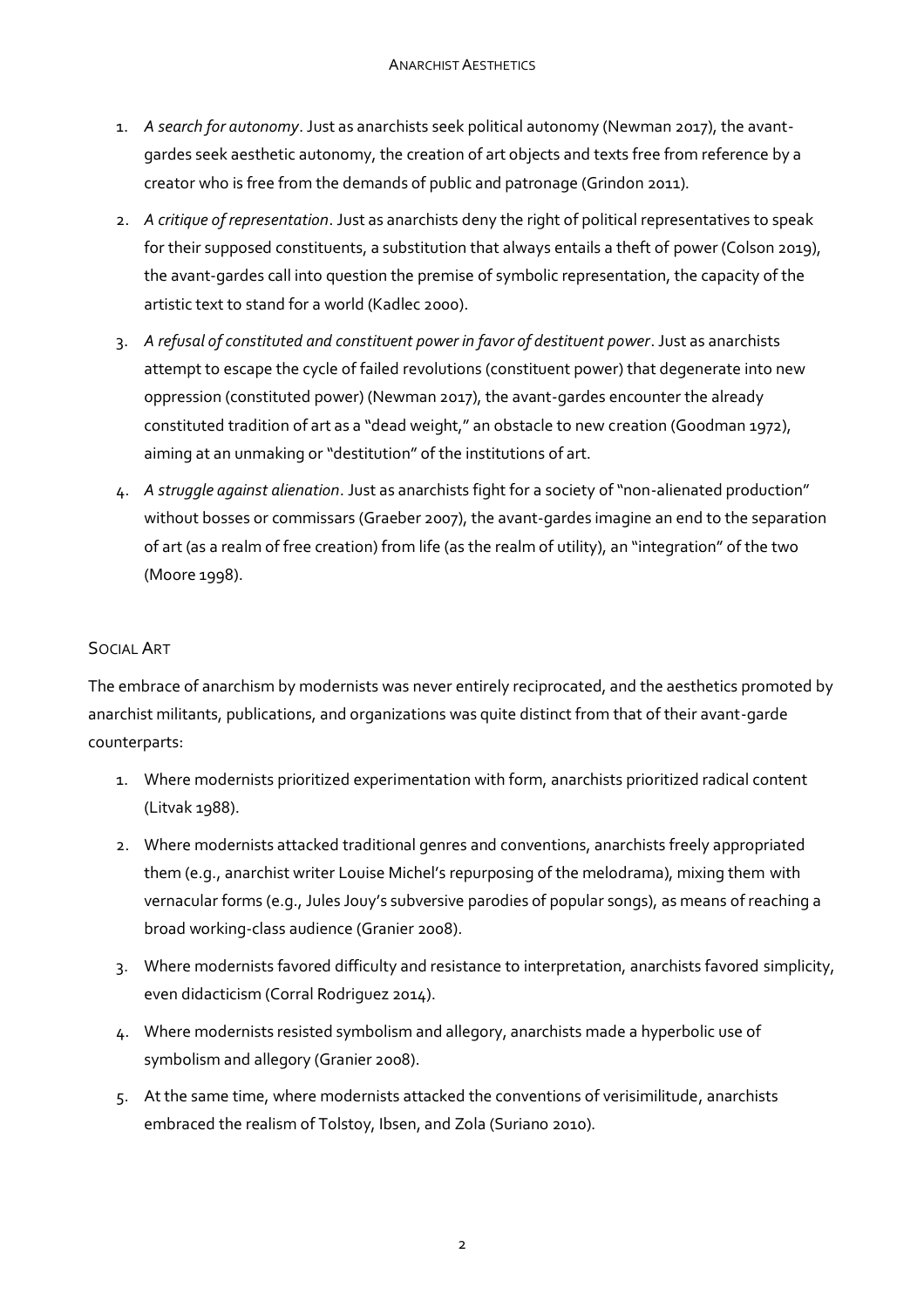Ultimately, anarchists champion a "situated art" (Proudhon 1865), a "social art" that aims not merely to reflect reality (as in Zola's Naturalism) or escape from reality (as in Mallarme's Symbolism) but to reveal its potential for change and to participate in its transformation (Lazare 1896).

Nonetheless, these two historic tendencies in anarchist aesthetics often converge (Antliff 2001). The commitment of some avant-gardists, from Lucien Pissarro to Juan Gris, was sufficiently serious to blur the lines between bohemian formalism and proletarian social art (Leighten 1995). Both the avant-gardes and the anarchist movement aim at the de-commodification and destitution of art (Jeppesen 2003, Litvak 1988, Corral Rodriguez 2014). The desire of avant-gardists to overcome the division between art and life is to some extent realized in the creation of an entire working-class anarchist culture, furnished with its own customs, rituals, educational institutions, etc. (Suriano 2010). Even the recourse of social art to conventions of genre, realism, and allegory is not bereft of inventiveness and iconoclasm; this, too, is a matter of subversive re-appropriation (Granier 2008).

#### CONTEMPORARY ANARCHIST AESTHETICS

By the middle of the twentieth century, the destruction and dispersal of anarchist movements left the place occupied by social art largely vacant, setting the stage for a "postmodern" return of the avant-garde anarchist aesthetic (Call 2001): in the hands of young anarchists (e.g., poets John Cage and Jackson Mac Low), postmodern aesthetics turned modernist devices (such as the operation of chance) into a critique of "high modernist" projects of liberalism and utopian managerialism (Cornell 2016; Scott 2000; Cabri 1997). Modernism having become a "dead weight" in its own right, anarchist aesthetics was reimagined as a postmodern destitution of the privileged status of the creator, in favor of the creativity of active readers and spectators: a "postanarchist" aesthetic. Where modern art resists the "tyranny of the audience", postanarchist art resists the "tyranny of the author" (Cohn 2006). While some argue that postanarchist art, by "sharing its authority with readers", suggests "interdependence" (Spahr 2001; Spinosa 2018), it is sometimes hard to distinguish from modern art, "hermetic" and "inaccessible" (Corral Rodriguez 2014).

The rise of media-driven "semio-capitalism" (Berardi 2009), meanwhile, made salient a new form of the games of creative appropriation played by both the modern avant-gardes (e.g., collage, montage, Duchamp's "ready-mades") and the social artists (e.g., the creative thefts of Michel or Jouy): "détournement", the signature technique of the Situationist International, who combined antiauthoritarian Marxist and anarchist traditions. *Détournement* – stealing the sign-products of semiocapitalism and placing them in new contexts, inserting subversive messages that turn them against themselves – became one of the preeminent devices of anarchist aesthetics (Schleuning 2013). However, the turn of semio-capitalism toward regimes of precarity, producing a "dominant affect of anxiety", has called into question the effectiveness of an aesthetics designed to combat postwar consumerist disengagement (Institute for Precarious Consciousness 2014). An important new form of anarchist protest aesthetics, the "tactical frivolity" of participatory carnival (Reclaim The Streets), camp performance (Radical Cheerleaders), and giant puppets (Bread & Puppet Theater), attempts to divert public space from its commercial and utilitarian uses into a place for the collective reimagination of life (Vila, Expósito 2007).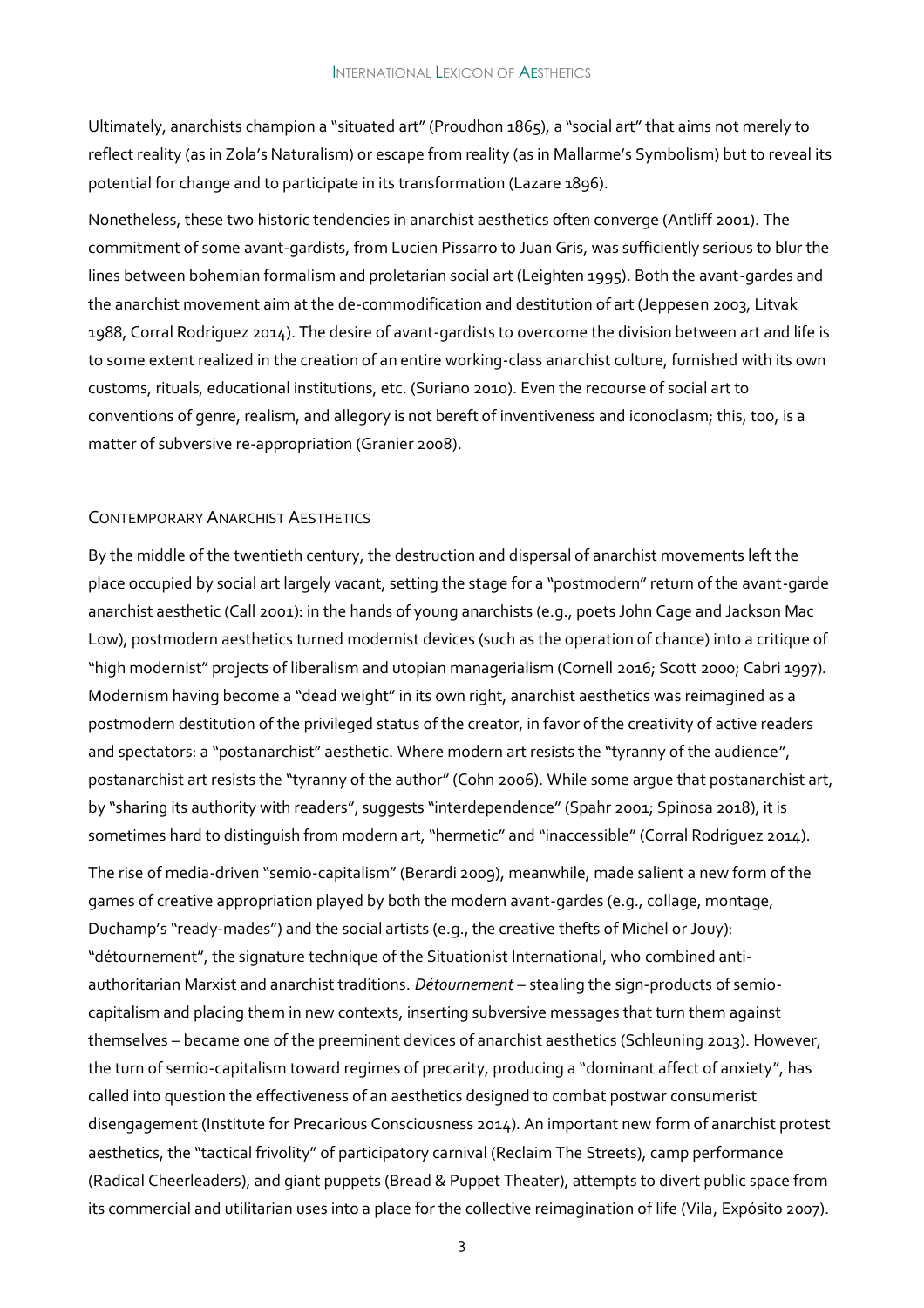As such, their goal is not so much to disrupt the semio-capitalist "spectacle" as to produce a seductive and participatory "ethical spectacle" (Duncombe 2007).

"In closing against anarchism" – T. J. Clark remarks – "socialism deprived itself... of an imagination adequate to the horror confronting it, and the worse to come" (qtd. in Wark 2013). It remains to be seen what kinds of anarchist aesthetic can rekindle the spirit of mutual aid to resist the horror inspired by the present "spectacle of disintegration" in a world of rising fascism and rising sea levels (Wark 2013).

#### **BIBLIOGRAPHY**

- A. Antliff, *Anarchist Modernism: Art, Politics, and the First American Avant-Garde*, Chicago, University of Chicago Press, 2001.
- F. Berardi, *Precarious Rhapsody: Semiocapitalism and the Pathologies of Post-alpha Generation*, London, Minor Compositions, 2009.
- G. Berghaus, *Futurism and Politics: between Anarchist Rebellion and Fascist Reaction, 1909-1944*, Providence, Berghahn Books, 1996.
- L. Cabri, *"Rebus Effort Remove Government": Jackson Mac Low, Why? / Resistance, Anarcho-Pacifism*, "Crayon", 1 (1997): 45-68.
- L. Call, *Postmodern Anarchism*, Lanham, Lexington Books, 2001.
- J. Cohn, *Anarchism and the Crisis of Representation: Hermeneutics, Aesthetics, Politics*, Selinsgrove, Susquehanna University Press, 2006.
- D. Colson, *Little Philosophical Lexicon of Anarchism from Proudhon to Deleuze*, New York, Minor Compositions, 2019.
- A. Cornell, *Unruly Equality: U.S. Anarchism in the Twentieth Century, Oakland*, University of California Press, 2016.
- F. Corral Rodriguez, *Apports pédagogiques de l'esthétique anarchiste*, in P. Domingo *et al.* (eds.) *Amérique(s) anarchiste(s): expressions libertaires du XIXe au XXIe siècle*, Paris, Noir et rouge, 2014: 204-221.
- S. Duncombe, *Dream: Re-Imagining Progressive Politics in an Age of Fantasy*, New York, New Press, 2007.
- P. Goodman, *Speaking and Language: Defence of Poetry*, New York, Random House, 1972.
- D. Graeber, *Possibilities: Essays on Hierarchy, Rebellion and Desire*, Oakland, AK Press, 2007.
- C. Granier, *Les briseurs de formules: les écrivains anarchistes en france à la fin du XIXe siècle*, Coeuvres, Ressouvenances, 2008.
- G. Grindon, *Surrealism, Dada, and the Refusal of Work: Autonomy, Activism, and Social Participation in the Radical Avant-Garde*, "Oxford Art Journal", 2 (2011): 79-96.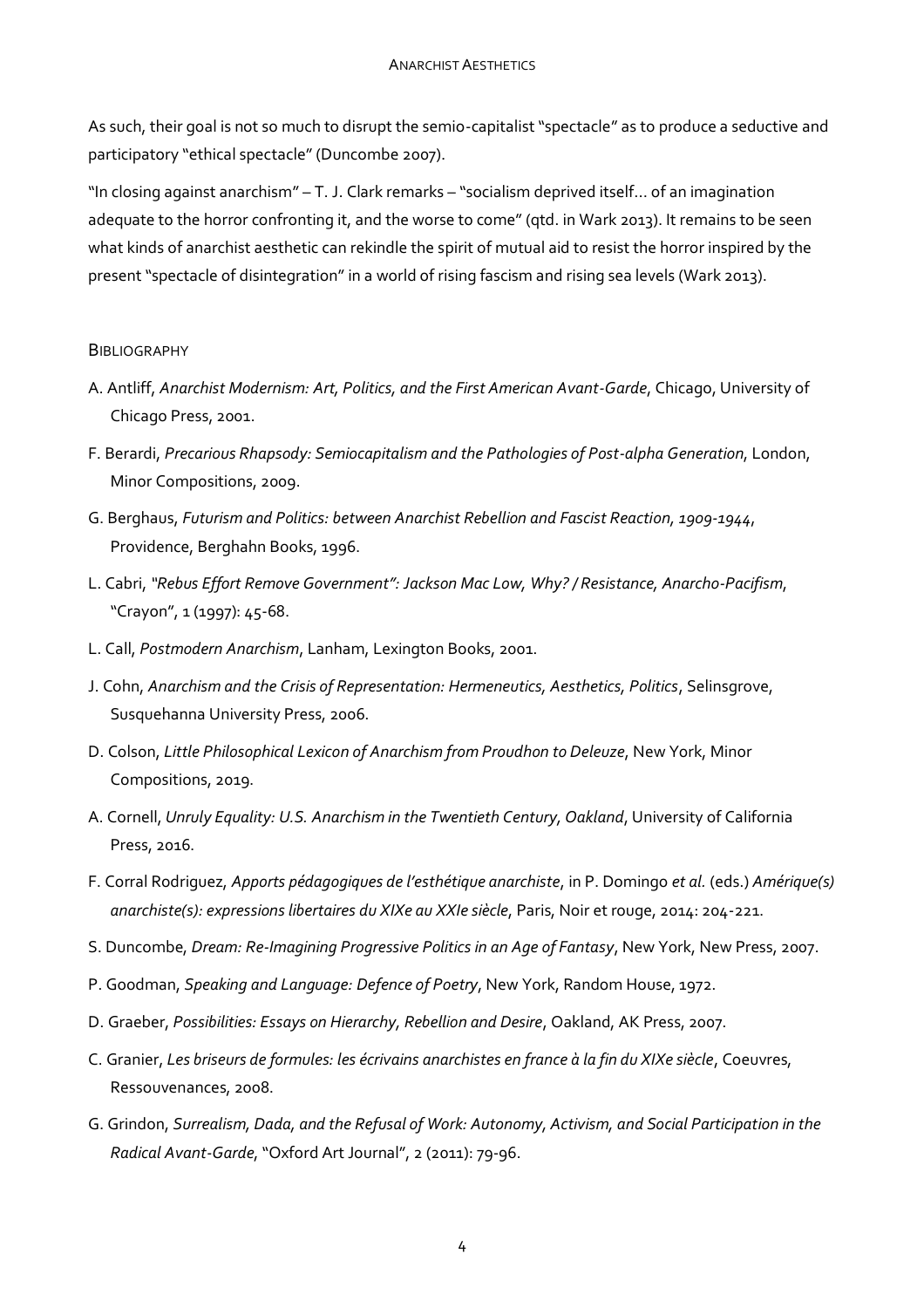- N. Gurianova, *The Aesthetics of Anarchy: Art and Ideology in the Early Russian Avant-Garde*, Berkeley, University of California Press, 2012.
- Institute for Precarious Consciousness, We Are All Very Anxious: Six Theses on Anxiety and Why it is Effectively Preventing Militancy, and One Possible Strategy for Overcoming it, "We Are Plan C", 2014, accessed April 13, 2019, https://www.weareplanc.org/blog/we-are-all-very-anxious/.
- S. Jeppesen, *Do Make Think: Anarchy and Culture*, in J. Gifford *et al.* (eds.), *Culture + the State*, Edmonton, CRC Humanities Studio, 2003: 64‐75.
- D. Kadlec, *Mosaic Modernism: Anarchism, Pragmatism, Culture*, Baltimore, Johns Hopkins University Press, 2000.
- B. Lazare, *L'écrivain et l'art social*, Béarn, Bibliothèque de l'art social, 1896.
- P. Leighten, *Re-Ordering the Universe: Picasso and Anarchism, 1897-1914*, Princeton, Princeton University Press, 1989.
- P. Leighten, Réveil anarchiste: Salon painting, Political satire, Modernist art, "Modernism/Modernity", 2 (1995): 17-47.
- L. Litvak, *La mirada roja: estética y arte del anarquismo español, 1880-1913*, Barcelona, Ediciones del Serbal, 1988.
- A. Mitzman, Anarchism, Expressionism and Psychoanalysis, "New German Critique", 10 (1977): 77-104.
- J. Moore, Composition and Decomposition: Contemporary Anarchist Aesthetics, "Anarchist Studies", 2 (1998): 113-22.
- S. Newman, What Is an Insurrection? Destituent Power and Ontological Anarchy in Agamben and Stirner, "Political Studies", 2 (2017): 284-299.
- P.-J. Proudhon, *Du principe de l'art et de sa destination sociale*, Paris, Garnier frères, 1865.
- R. Roslak, *Neo-Impressionism and Anarchism in fin-de-siécle France: Painting, Politics and Landscape*, Hampshire, Ashgate Publishing, 2007.
- J. C. Scott, *Seeing Like a State: How Certain Schemes to Improve the Human Condition have Failed*, New Haven, Yale University Press, 2000.
- N. Schleuning, *Artpolitik: Social Anarchist Aesthetics in an Age of Fragmentation*, New York, Autonomedia, 2013.
- R. D. Sonn, *Anarchism and Cultural Politics in fin de siècle France*, Lincoln, University of Nebraska Press, 1989.
- D. Spinosa, *Anarchists in the Academy: Machines and Free Readers in Experimental Poetry*, Edmonton, University of Alberta Press, 2018.
- J. Suriano, *Paradoxes of Utopia: Anarchist Culture and Politics in Buenos Aires, 1890-1910*, Oakland, AK Press, 2010 (orig. ed. 2001).